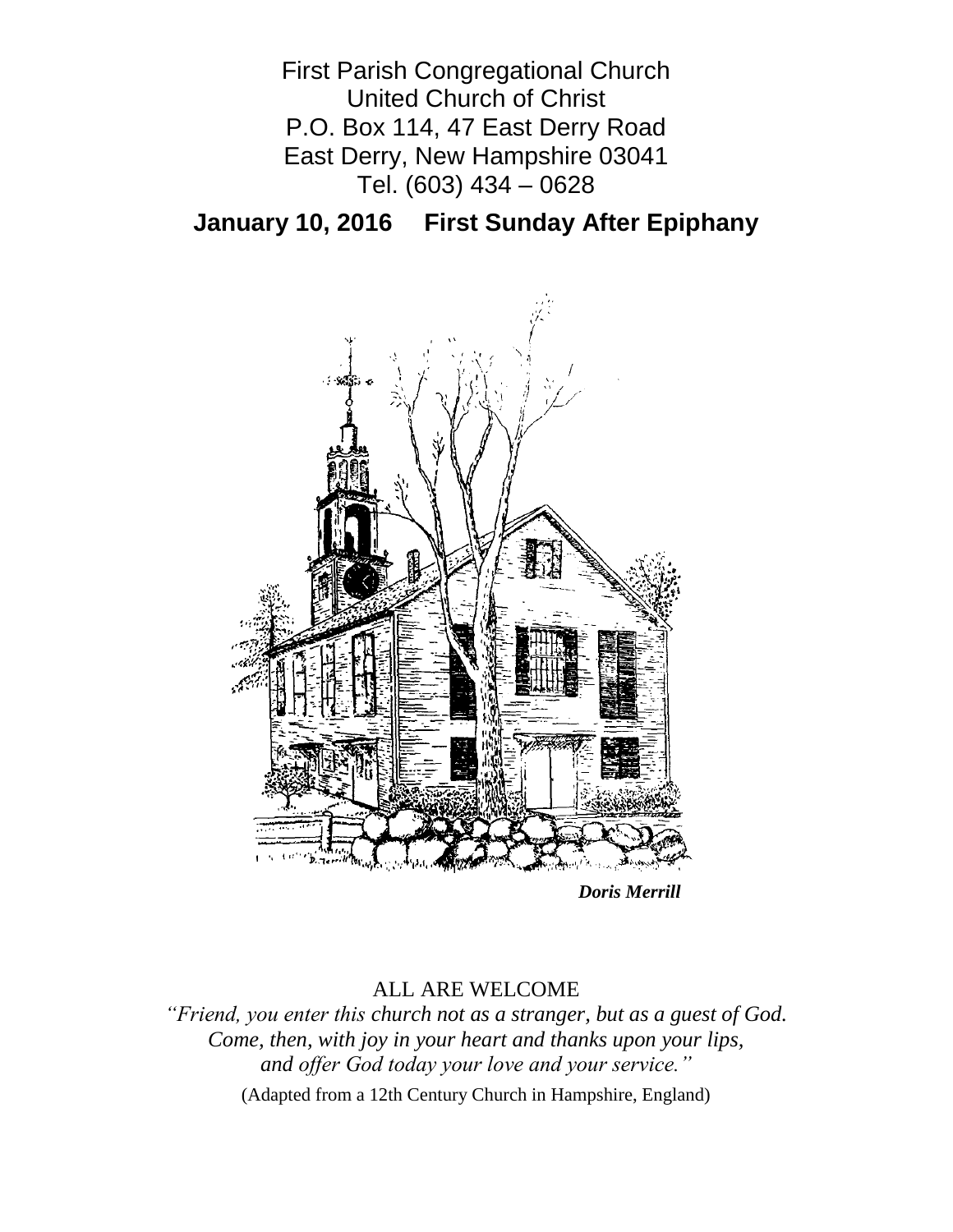# *January 10, 2016**First Sunday After Epiphany*

**Jesus said:** '*Come, you that are blessed by my Father, inherit the kingdom prepared for you from the foundation of the world; for I was hungry and you gave me food, I was thirsty and you gave me something to drink, I was a stranger and you welcomed me, I was naked and you gave me clothing, I was sick and you took care of me, I was in prison and you visited me*.' (Matthew 25:34-36)

WELCOME & ANNOUNCEMENTS & JOYS AND CONCERNS

#### **WE GATHER INTO THE PRESENCE OF GOD**

MOMENT OF SILENCE Lighting the Candles

\*HYMN NO. 22 *"Praise to the Lord, The Almighty"*

\*CALL TO WORSHIP

One: Gather from East and West, from North and South.

**All: We bow in awe before the one who created us.**

One: God knows us completely, and loves us unconditionally.

**All: Let us worship God in awe, wonder, and joy!**

# \*PRAYER OF INVOCATION (in unison)

**God of cleansing waters and purifying fires, touch our lives today to recall us to the power of our baptism and reconfirm our commitment to Jesus Christ. Name us again as your own people: precious, gifted, created to glorify you in fullness of life, in peace with ourselves and one another. Send your Holy Spirit once more to energize our worship and enliven our witness in the world.**

\*SONG OF PRAISE **#759** – **Glory to the Creator, the Christ, the Holy Spirit,**

 **Three in One; as it was in the beginning, is now, and ever shall be, world without end. Amen. Amen.**

## **WE INVITE FORWARD GOD'S LITTLE CHILDREN**

## CHILDREN'S OFFERING

#### PRAYER OF DEDICATION (in unison)

**Dear God, we offer you our gifts with thanks and praise, be with us and guide us all of our days. Teach us how to love each other, and to shine your light into the world. Amen.**

CHILDREN'S MESSAGE **Pastor Heidi** Pastor Heidi

BLESSING of Debbie Gline-Allen

## Followed by THE LORD'S PRAYER

**Our Father, who art in heaven, Hallowed be Thy name. Thy kingdom come; Thy will be done; on earth as it is in heaven. Give us this day our daily bread and forgive us our debts as we forgive our debtors. Lead us not into temptation, but deliver us from evil; for Thine is the Kingdom, and the Power, and the Glory forever. Amen.** (Children and youth may now go to their classes in the Noyes Building.)

\*HYMN NO. 115 *"On Jordan's Bank the Baptist's Cry"*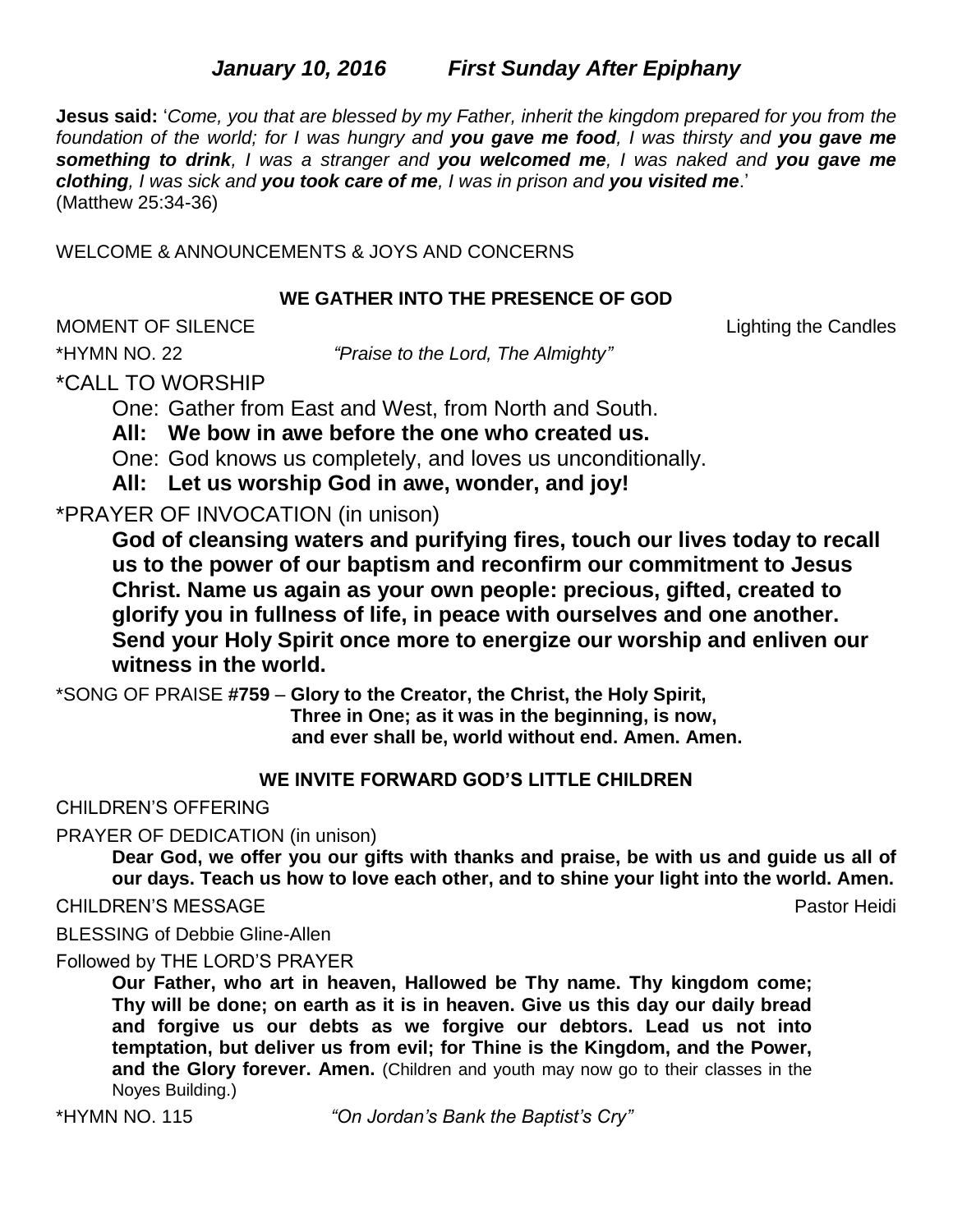### **WE HEAR GOD'S WORD FOR US**

HEBREW SCRIPTURES Isaiah 43:1-7 and Psalm 29 (O.T. p. 745) (O.T. p. 557) GOSPEL Luke 3:15-17, 21-22 (N.T. p. 61-62) SERMON **The Rev. Dr. Deborah Roof** "A Voice from Heaven" The Rev. Dr. Deborah Roof **CHOIR ANTHEM** *"Borning Cry"* Arr. Larson

### **WE RESPOND WITH OUR PRAYERS**

PASTORAL PRAYER CHORAL RESPONSE *"Come to Me"* Bell

## **WE RESPOND WITH OUR MONETARY GIFTS**

## OFFERTORY INVITATION

God has gathered us from East and West, from North and South, to offer our best in worship and praise. Now we bring the fruits of our labor as an offering of thanks. We invest in people and programs, near and far, to benefit God's scattered children who have missed the majesty. Let our generosity aspire to match the lavish gifts of God.

OFFERTORY MUSIC

\*DOXOLOGY **#780 Praise God from whom all blessings flow; Praise God, all creatures here below; Praise God above, you heavenly host: Praise Father, Son, and Holy Ghost.**

# \*PRAYER OF DEDICATION (UNISON)

**For bringing us safely to this hour, we give you thanks, O God of wind and fire. May our offerings honor you. May our lives reflect your mercy. May our hands bestow on others the blessings we have received. May our prayers unite us with one another and with Christ, in whose name we celebrate the privilege of giving. Amen.**

## **WE ARE SENT OUT TO LOVE AND SERVE A LOVING, SERVING GOD**

| *HYMN NO. 82                | "God, My Children, With My Blessing" |
|-----------------------------|--------------------------------------|
| <b>BENEDICTION</b>          |                                      |
| <b>BENEDICTION RESPONSE</b> | "Christ Be Our Light"                |
| <b>POSTLUDE</b>             |                                      |

*\*Indicates all that are able may stand.*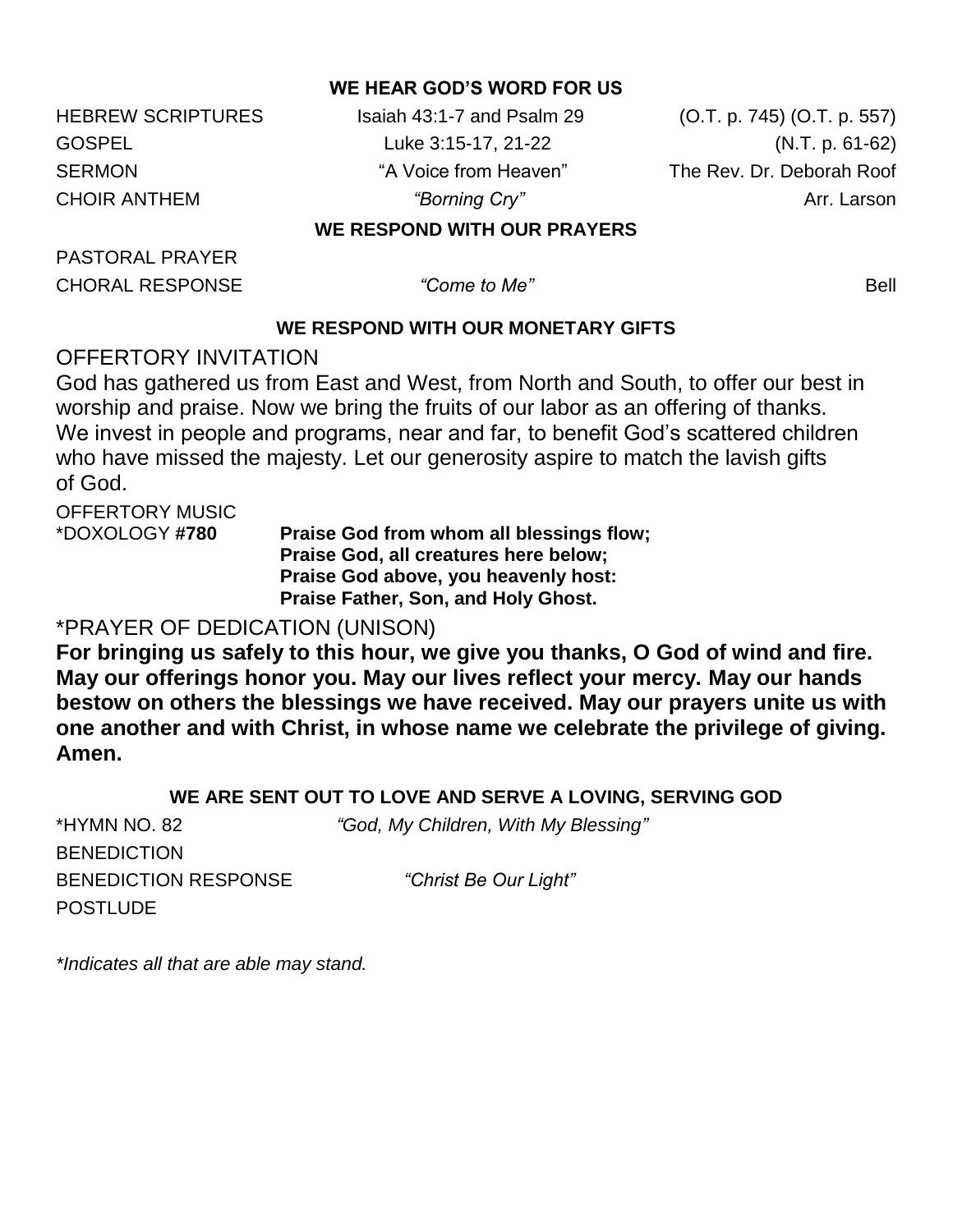MINISTERS OF THE CHURCH MEMORY CONSIDERING MEMORY MEMORY MEMORY MEMORY MEMORY MEMORY OF THE CHURCH DEACONS OF THE MONTH **Pat Plouff and Cyndi Gray** LAY READER Sarah Keller USHERS Ken Gould, Diane Breeden Dee Deranian, Shirley Dickason Michael Bryan GREETER(s) **David and Lorie McGrath** SENIOR PASTOR THE REV. Dr. Deborah Roof ASSOCIATE PASTOR **The Rev. Heidi Carrington Heath** AFFILIATE PASTOR **Rev. Chester R. Hammad AFFILIATE** PASTOR MUSIC DIRECTOR **Susan Handy** Susan Handy Susan Handy Susan Handy Susan Handy Susan Handy Susan Handy Susan Handy ORGANIST NEWSTAND ORGANIST CONSTRUCTED AND THE SERVICE OF STATE OF STATE OF STATE OF STATE OF STATE OF STATE O ADMINISTRATIVE ASSISTANT AND ALL THE LINDS OF A LINDS AND ALL THE LINDS AND ALL THE LINDS AND ALL THE LINDS OF A LINDS OF A LINDS OF A LINDS OF A LINDS OF A LINDS OF A LINDS OF A LINDS OF A LINDS OF A LINDS OF A LINDS OF A

#### **Welcome Visitors!**

**As members of the United Church of Christ we say: "No matter who you are or where you are on life's journey, you are welcome here! We mean it!" Please introduce yourself to an usher and come meet Pastor Deborah. Feel free to join us for refreshments in Currier Hall immediately following the service. Thank you for worshiping with us. We are honored to have you with us today.**

# **First Parish Activity Calendar**

#### **Sunday, January 10**

- 7:00am Best Breakfast ~ Currier 9:00am Sr. Choir Rehearsal ~ Music Rm 10:00am Worship ~ Sanctuary 10:15am Sunday School ~ John 11:15am Children's Choir ~ Music Room 11:30am Congregational Conversation ~ **Currier**
- 11:35am Handchime Rehearsal ~ **MacGregor**

#### **Monday, January 11**

7:00pm Troop 405 ~ Currier/AB/Nursery

#### **Tuesday, January 12**

- 9:30am Nutfield Gym ~ Currier
- 4:00pm GS Troop 20993 ~ Currier
- 6:15pm GS Troop 20321 ~ Luke
- 6:30pm Faith & Television ~ Cook
- 6:30pm AA ~ Library
- 7:00pm OA ~ A/B
- 7:00pm Music Committee ~ Nursery

#### **Wednesday, January 13**

| 12:30 <sub>pm</sub> | $K.I.T. \sim MacGregor$        |
|---------------------|--------------------------------|
| 6:00 <sub>pm</sub>  | GS Troop $13152 -$ Luke        |
| 7:00 <sub>pm</sub>  | Council ~ Cook                 |
| 7:00 <sub>pm</sub>  | AA 12 Step Workshop $\sim$ A/B |

#### **Thursday, January 14**

| 4:30 <sub>pm</sub> | Daisy Trp $11080 \sim$ John |
|--------------------|-----------------------------|
| 6:30pm             | BSA Venture Crew 570 ~      |
|                    | MacGregor                   |
| 6:30 <sub>pm</sub> | CS Pack 405 ~               |
|                    | A/B/Currier/John/Luke       |
|                    |                             |

#### **Friday, January 15**

7:00pm AA Serenity Sisters ~ A/B

#### **Saturday, January 16**

7:30pm AA ~ Currier

#### **Sunday, January 17**

| 7:00am  | Best Breakfast ~ Currier        |
|---------|---------------------------------|
| 8:00am  | Historic Preservation ~ Archive |
| 8:00am  | Youth Ministry $\sim$ A/B       |
| 9:00am  | Sr. Choir Rehearsal ~ Music Rm  |
| 10:00am | Worship ~ Sanctuary             |
| 10:15am | Sunday School ~ John            |
| 11:15am | Children's Choir ~ Music Room   |
| 11:30am | Mission $\sim$ A/B              |
| 11:35am | Handchime Rehearsal ~           |
|         | MacGregor                       |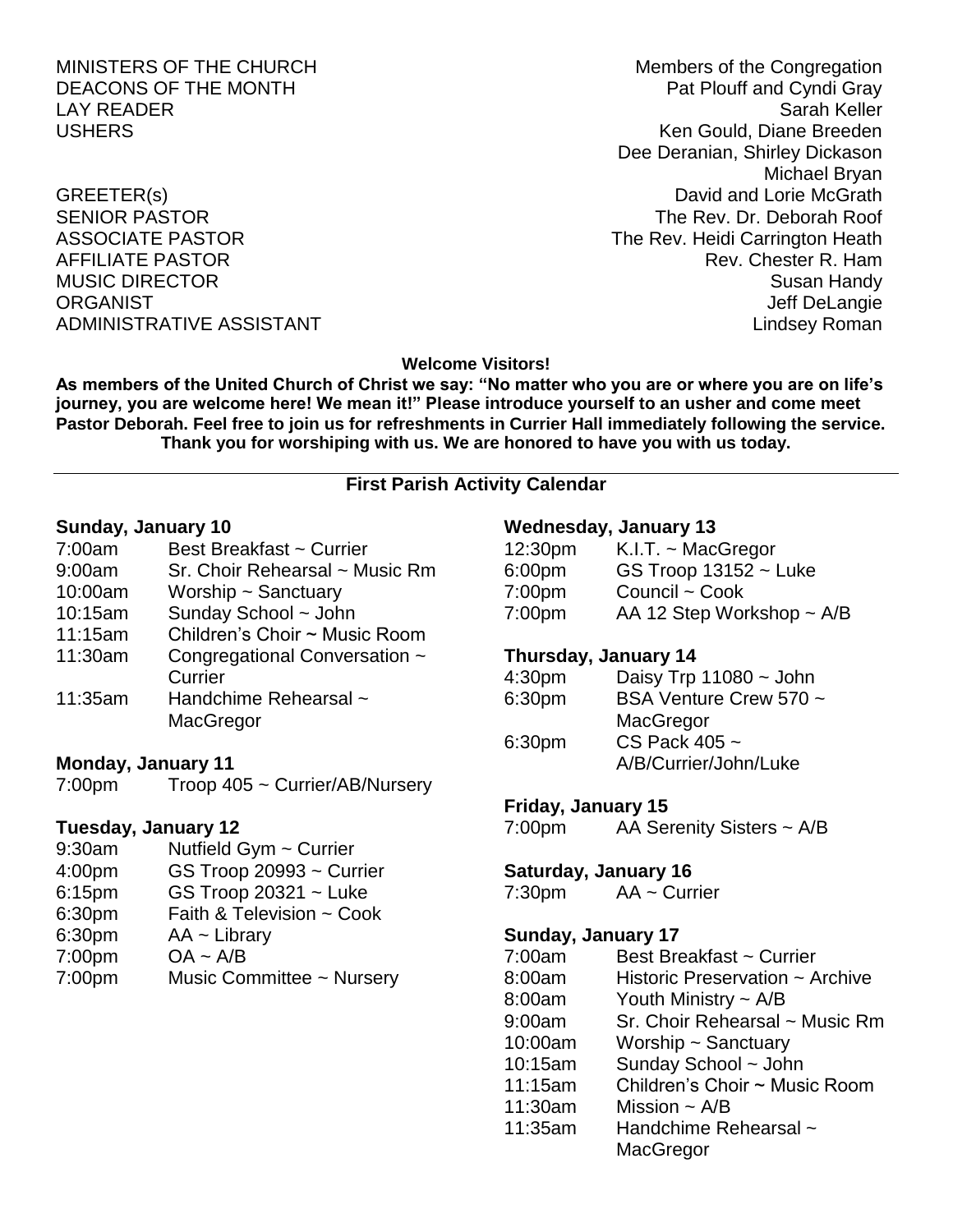## **Isaiah 43.1-7**

43But now thus says the LORD,

he who created you, O Jacob,

he who formed you, O Israel:

Do not fear, for I have redeemed you;

I have called you by name, you are mine.

 $2$  When you pass through the waters, I will be with you; and through the rivers, they shall not overwhelm you;

when you walk through fire you shall not be burned,

and the flame shall not consume you.

 $3$  For I am the LORD your God, the Holy One of Israel, your Saviour.

I give Egypt as your ransom,

Ethiopia and Seba in exchange for you.

- $4$  Because you are precious in my sight, and honoured, and I love you,
- I give people in return for you, nations in exchange for your life.
- $5$  Do not fear, for I am with you; I will bring your offspring from the east, and from the west I will gather you;
- $6$  I will say to the north, 'Give them up', and to the south, 'Do not withhold;

bring my sons from far away

and my daughters from the end of the earth—

 $\sigma$  everyone who is called by my name, whom I created for my glory,

whom I formed and made.'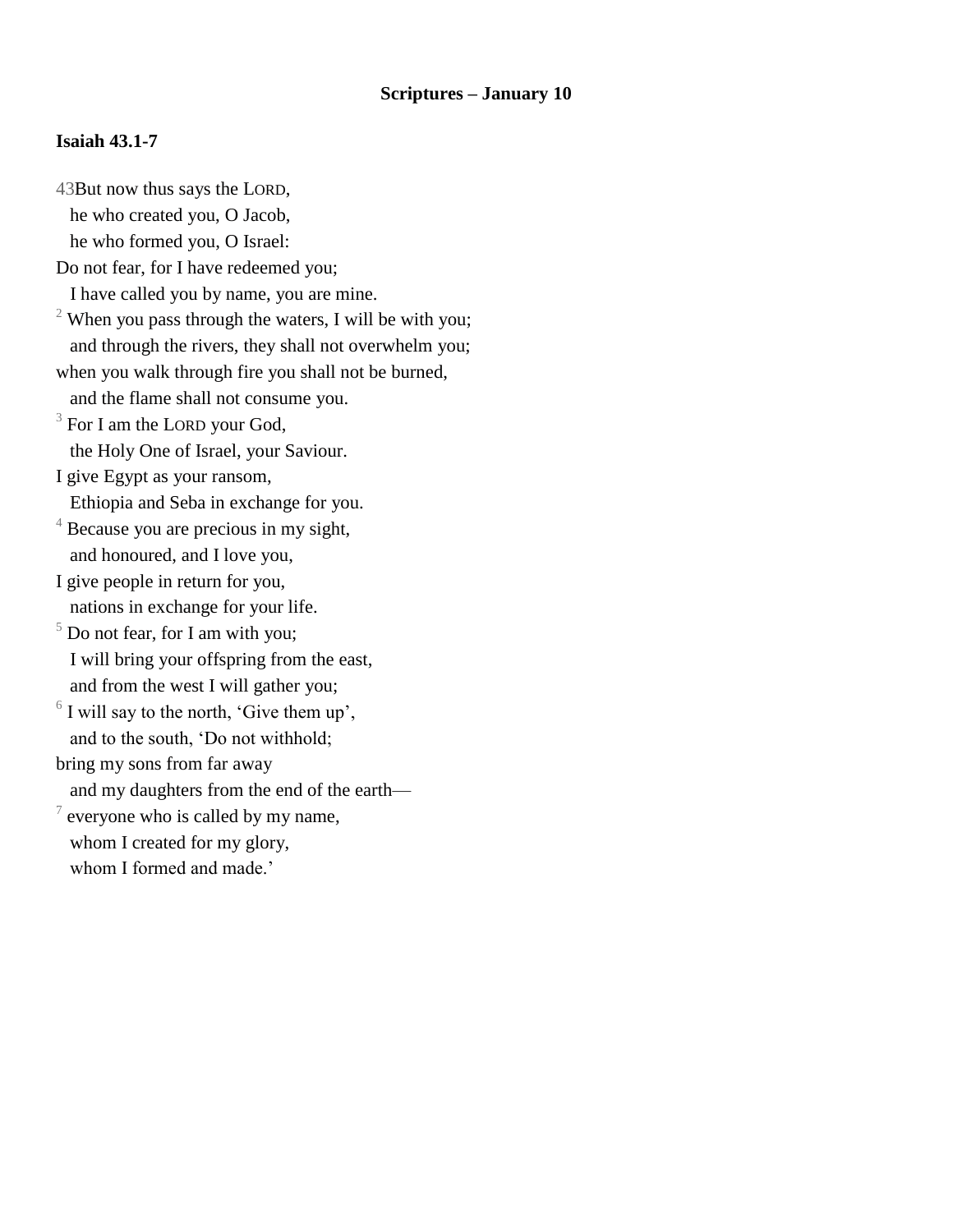### **Psalm 29**

A Psalm of David.

- $<sup>1</sup>$  Ascribe to the LORD, O heavenly beings,</sup> ascribe to the LORD glory and strength.
- $2^2$  Ascribe to the LORD the glory of his name; worship the LORD in holy splendour.
- $3$  The voice of the LORD is over the waters; the God of glory thunders, the LORD, over mighty waters.
- $4$  The voice of the LORD is powerful; the voice of the LORD is full of majesty.

 $5$  The voice of the LORD breaks the cedars; the LORD breaks the cedars of Lebanon.

 $6$  He makes Lebanon skip like a calf, and Sirion like a young wild ox.

 $\frac{7}{7}$  The voice of the LORD flashes forth flames of fire. <sup>8</sup> The voice of the LORD shakes the wilderness; the LORD shakes the wilderness of Kadesh.

9 The voice of the LORD causes the oaks to whirl, and strips the forest bare; and in his temple all say, 'Glory!'

 $10$  The LORD sits enthroned over the flood; the LORD sits enthroned as king for ever.

 $11$  May the LORD give strength to his people! May the LORD bless his people with peace!